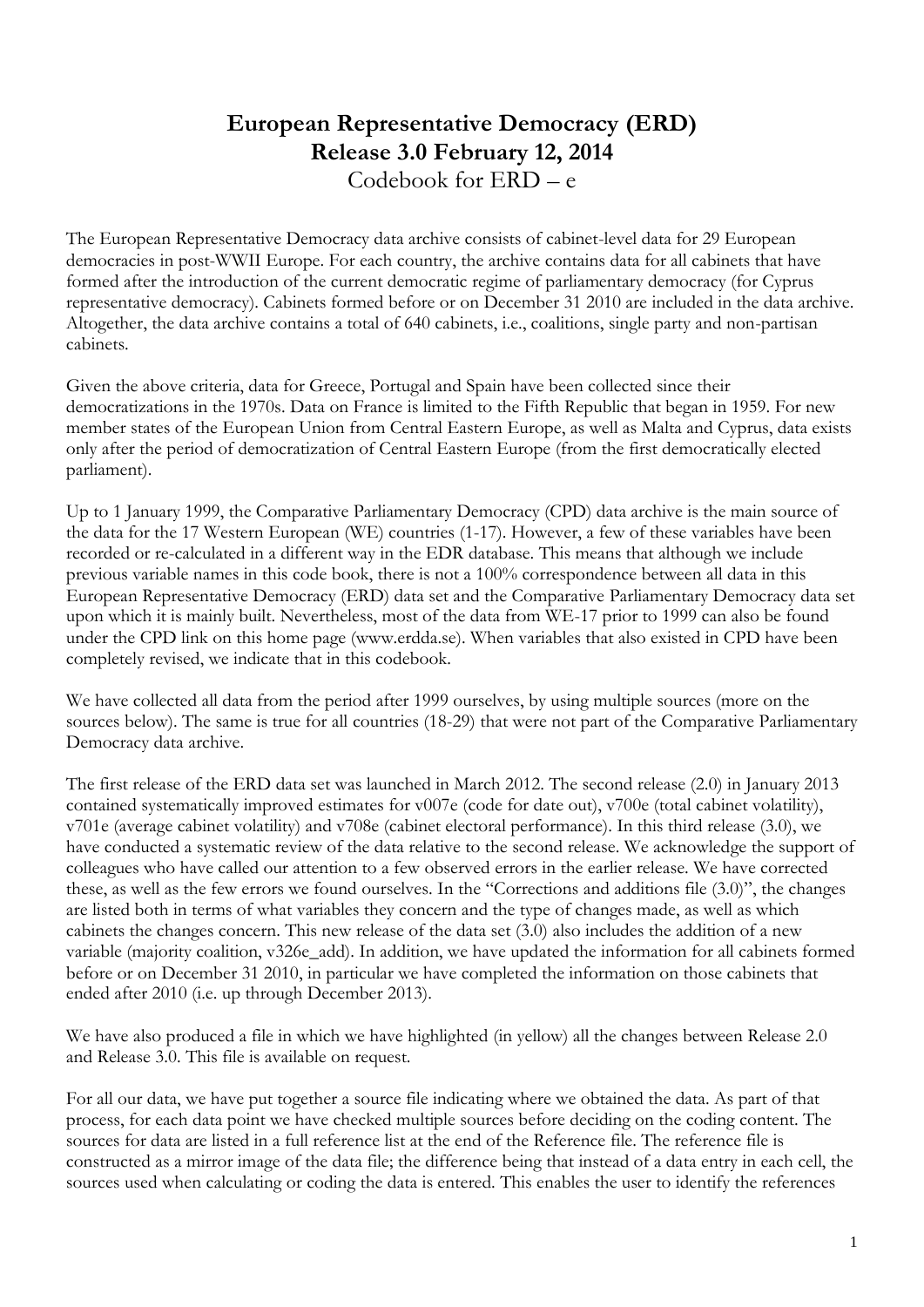used for each data entry. Further details, variable definitions and methods can also be found in this code book and in the corresponding Notes on coding principles document.

In addition, we would like to acknowledge the help of Johan Hellström (Umeå University), who produced the STATA file that we are now able to make available. He has produced four Stata files. Two of these are for Stata version 9 and two are for Stata version 12. There are also A- and B-versons of these Stata files. In the original Excel-file and in the "A" files, Non applicable (N.A.) is coded as 88888. Missing data is coded as blank or 99999. In the "B"- version of the Stata files, both Non applicable, 88888 and 99999 (missing), are coded as blank (i.e. as missing).

Note on correct acknowledgements

Publications using this data should acknowledge in writing that the information comes from:

*Andersson, Staffan; Bergman, Torbjörn & Ersson, Svante (2014). "The European Representative Democracy Data Archive, Release 3". Main sponsor: Riksbankens Jubileumsfond (In2007-0149:1-E). [www.erdda.se]*

To use the information coded by political party, please refer to the Codebook for political parties, also published in this Data Archive.

Notes on the data file:

A note of caution: While we have done our very best to avoid coding errors, all major data sets are always "work in progress". We would appreciate it if you could let us know if you find any problems with our data.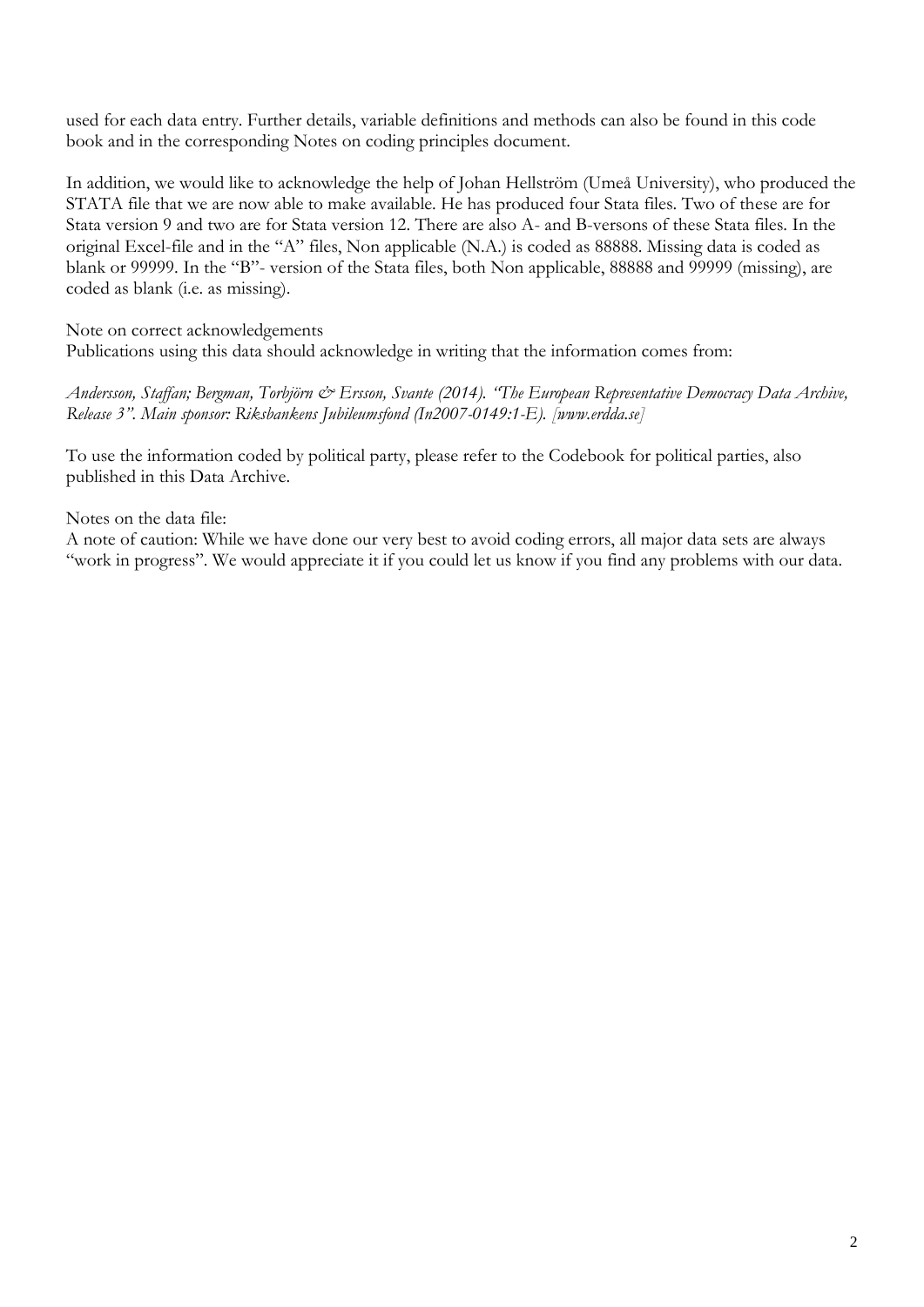#### **0. Cabinet Identification**

| Variable | CPD variable Label<br>name(s) |                            | Coding                                                                                                                                                                                                                                                                                                                                                                                                        | <b>Notes</b>                                                                                                                                                                                                                                                                                                                    |
|----------|-------------------------------|----------------------------|---------------------------------------------------------------------------------------------------------------------------------------------------------------------------------------------------------------------------------------------------------------------------------------------------------------------------------------------------------------------------------------------------------------|---------------------------------------------------------------------------------------------------------------------------------------------------------------------------------------------------------------------------------------------------------------------------------------------------------------------------------|
| v001e    | v001x                         | Country                    | 01= Austria, 02=Belgium, 03=Denmark,<br>04=Finland, 05=France, 06=Germany,<br>07=Greece, 08=Iceland,<br>09=Ireland,10=Italy, 11=Luxembourg, 12=<br>the Netherlands, 13=Norway, 14=Portugal,<br>15=Spain, 16=Sweden, 17=United Kingdom,<br>18=Bulgaria, 19=Cyprus, 20= Czech<br>Republic, 21=Estonia, 22=Hungary,<br>23=Latvia, 24=Lithuania, 25=Malta,<br>26=Poland, 27=Romania, 28= Slovakia,<br>29=Slovenia |                                                                                                                                                                                                                                                                                                                                 |
| v002e    | v002x                         | Cabinet code               | First digits=country code, Second<br>digit=cabinet code                                                                                                                                                                                                                                                                                                                                                       |                                                                                                                                                                                                                                                                                                                                 |
| v003e    | v003x                         | Cabinet                    | Occurs at any change of (a) party<br>composition, (b) general election and (c)<br>change of PM.                                                                                                                                                                                                                                                                                                               |                                                                                                                                                                                                                                                                                                                                 |
| v004e    | v004x                         | Date in                    |                                                                                                                                                                                                                                                                                                                                                                                                               |                                                                                                                                                                                                                                                                                                                                 |
| v005e    | v005x                         | Date out                   |                                                                                                                                                                                                                                                                                                                                                                                                               |                                                                                                                                                                                                                                                                                                                                 |
| v006e    |                               | Coding method for date in  | 1=Data on the date of inauguration by the<br>head of state, 2=Data on date of investiture<br>vote, 3= Data on the date of general election,<br>4= Other technical criteria, e.g a change in<br>party composition.                                                                                                                                                                                             | Concerning priority between<br>methods used such a rank<br>applies only between 1 and 2,<br>and not 3 and 4, e.g. we might<br>have a cabinet that simply<br>continues after elections and<br>in these cases we use the<br>election date as the start of the<br>cabinet although it might be<br>officially inaugurated later.    |
| v007e    |                               | Coding method for date out | 1=Acceptance of head of state of resignation,<br>2= Vote of no confidence, 3=Date on the<br>date of general election, 4= Other technical<br>criteria e.g. change in party composition,<br>death of PM.                                                                                                                                                                                                        | Concerning priority between<br>methods used that applies<br>only between 1 and 2, and not<br>3 and 4, e.g. we might have a<br>cabinet that ends because of<br>changes in party composition<br>where there are no formal<br>resignation of the PM and<br>therefore no acceptance of<br>such resignation by the head<br>of state. |
| v008e    |                               | Date of general election   |                                                                                                                                                                                                                                                                                                                                                                                                               | Starting a new period of<br>office.<br>For Finland, Iceland, Italy,<br>and Norway when elections<br>officially last over two days,<br>the second day is recorded.                                                                                                                                                               |
| v009e    |                               | Date of general election   |                                                                                                                                                                                                                                                                                                                                                                                                               | Ending a period of office.<br>For Finland, Italy, and<br>Norway when elections<br>officially last over two days,<br>the second day is recorded.                                                                                                                                                                                 |
| v010e    | $\rm v011x$                   | Cabinet composition        | Party acronyms                                                                                                                                                                                                                                                                                                                                                                                                | Party of PM listed first                                                                                                                                                                                                                                                                                                        |

# **1: Space-Time**

| Variable | <b>CPD</b> variable Label |         | Coding      | <b>Notes</b> |
|----------|---------------------------|---------|-------------|--------------|
|          | name(s)                   |         |             |              |
| v100e    | $\mathrm{v}001\mathrm{v}$ | Austria | $=$ Austria |              |
| v101e    | v002v                     | Belgium | $=$ Belgium |              |
| v102e    | v003v                     | Denmark | $=$ Denmark |              |
| v103e    | v004v                     | Finland | $=$ Finland |              |
| v104e    | v005v                     | France  | $=$ France  |              |
| v105e    | v006v                     | Germany | $=$ Germany |              |
| v106e    | v007v                     | Greece  | $=$ Greece  |              |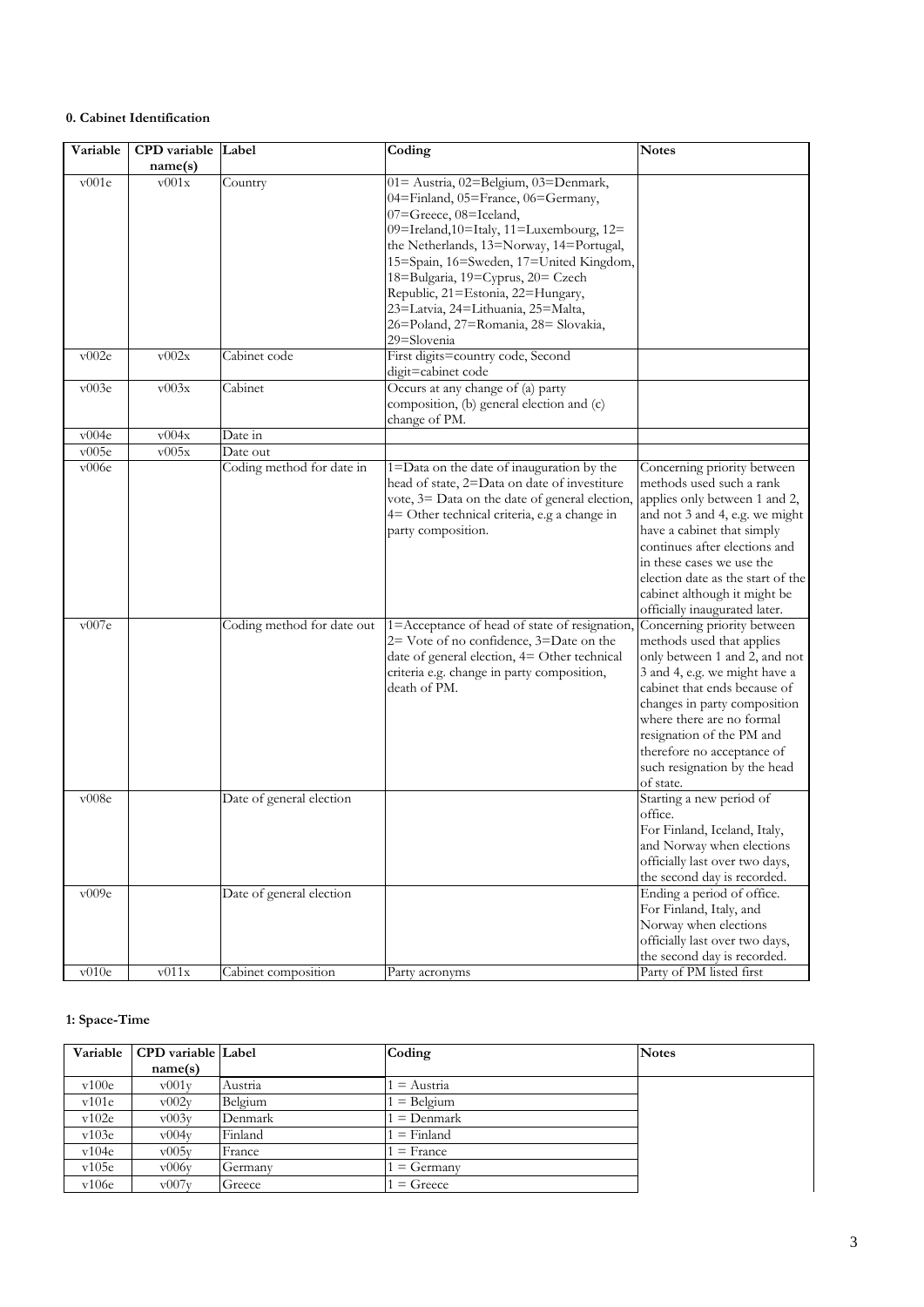| v107e | v008v  | Iceland             | $1 =$ Iceland                                                    |                           |
|-------|--------|---------------------|------------------------------------------------------------------|---------------------------|
| v108e | v009y  | Ireland             | $1 = Ireland$                                                    | Country Dummies           |
| v109e | v010v  | Italy               | $1 =$ Italy                                                      |                           |
| v110e | v011v  | Luxembourg          | $1 =$ Luxembourg                                                 |                           |
| v111e | v012y  | Netherlands         | $1 = \text{Netherlands}$                                         |                           |
| v112e | v013v  | Norway              | $1 = \text{Norway}$                                              |                           |
| v113e | v014y  | Portugal            | $1 =$ Portugal                                                   |                           |
| v114e | v015y  | Spain               | $1 =$ Spain                                                      |                           |
| v115e | v016y  | Sweden              | $1 =$ Sweden                                                     |                           |
| v116e | v017y  | UK                  | $1 = UK$                                                         |                           |
| v117e |        | Bulgaria            | $1 = Bulgaria$                                                   |                           |
| v118e |        | Cyprus              | $1 = \text{Cyprus}$                                              |                           |
| v119e |        | Czech Republic      | $1 = C$ zech Rep.                                                |                           |
| v120e |        | Estonia             | $1 =$ Estonia                                                    |                           |
| v121e |        | Hungary             | $1 =$ Hungary                                                    |                           |
| v122e |        | Latvia              | $1 =$ Latvia                                                     |                           |
| v123e |        | Lithuania           | $1 =$ Lithuania                                                  |                           |
| v124e |        | Malta               | $1 = \overline{\text{Malta}}$                                    |                           |
| v125e |        | Poland              | $1 =$ Poland                                                     |                           |
| v126e |        | Romania             | $1 =$ Romania                                                    |                           |
| v127e |        | Slovakia            | $1 =$ Slovakia                                                   |                           |
| v128e |        | Slovenia            | $1 =$ Slovenia                                                   |                           |
| v129e | V006x  |                     | Decade by date of formation 40=1940-1949, 50=1950-1959, 60=1960- |                           |
|       |        |                     | 1969 and so on                                                   |                           |
| v130e | v030v  | <b>Start Decade</b> | One Digit #                                                      |                           |
| v131e | v030y2 | End Decade          | One Digit #                                                      |                           |
| v132e | v031y  | 1940s               | $1 = 1940s$                                                      |                           |
| v133e | v032y  | 1950s               | $1 = 1950s$                                                      |                           |
| v134e | v033y  | 1960s               | $1 = 1960s$                                                      | Decade Dummies: Decade in |
| v135e | v034y  | 1970s               | $1 = 1970s$                                                      | which                     |
| v136e | v035y  | 1980s               | $1 = 1980s$                                                      | cabinet starts            |
| v137e | v036v  | 1990s               | $1 = 1990s$                                                      |                           |
| v138e |        | 2000s               | $1 = 2000s$                                                      |                           |
| v139e |        | 2010 <sub>s</sub>   | $1 = 2010s$                                                      |                           |
| v140e | v031v2 | 1940s               | $1 = 1940s$                                                      |                           |
| v141e | v032y2 | 1950s               | $1 = 1950s$                                                      |                           |
| v142e | v033y2 | 1960s               | $1 = 1960s$                                                      | Decade Dummies: Decade in |
| v143e | v034y2 | 1970s               | $1 = 1970s$                                                      | which                     |
| v144e | v035y2 | 1980s               | $1 = 1980s$                                                      | cabinet ends              |
| v145e | v036y2 | 1990s               | $1 = 1990s$                                                      |                           |
| v146e |        | v2000s              | $1 = 2000s$                                                      |                           |
| v147e |        | v2010s              | $1 = 2010s$                                                      |                           |

# **2. Parliamentary seat distribution**

| Variable | <b>CPD</b> variable Label |                            | Coding                              | <b>Notes</b> |
|----------|---------------------------|----------------------------|-------------------------------------|--------------|
|          | name(s)                   |                            |                                     |              |
| v200e    | v020x                     | Party seats lower chamber, | See party code book for party codes |              |
|          |                           | Party 1                    |                                     |              |
| v201e    | v021x                     | Party seats lower chamber, |                                     |              |
|          |                           | Party 2                    |                                     |              |
| v202e    | v022x                     | Party seats lower chamber, |                                     |              |
|          |                           | Party 3                    |                                     |              |
| v203e    | v023x                     | Party seats lower chamber, |                                     |              |
|          |                           | Party 4                    |                                     |              |
| v204e    | v024x                     | Party seats lower chamber, |                                     |              |
|          |                           | Party 5                    |                                     |              |
| v205e    | v025x                     | Party seats lower chamber, |                                     |              |
|          |                           | Party 6                    |                                     |              |
| v206e    | v026x                     | Party seats lower chamber, |                                     |              |
|          |                           | Party 7                    |                                     |              |
| v207e    | v027x                     | Party seats lower chamber, |                                     |              |
|          |                           | Party 8                    |                                     |              |
| v208e    | v028x                     | Party seats lower chamber, |                                     |              |
|          |                           | Party 9                    |                                     |              |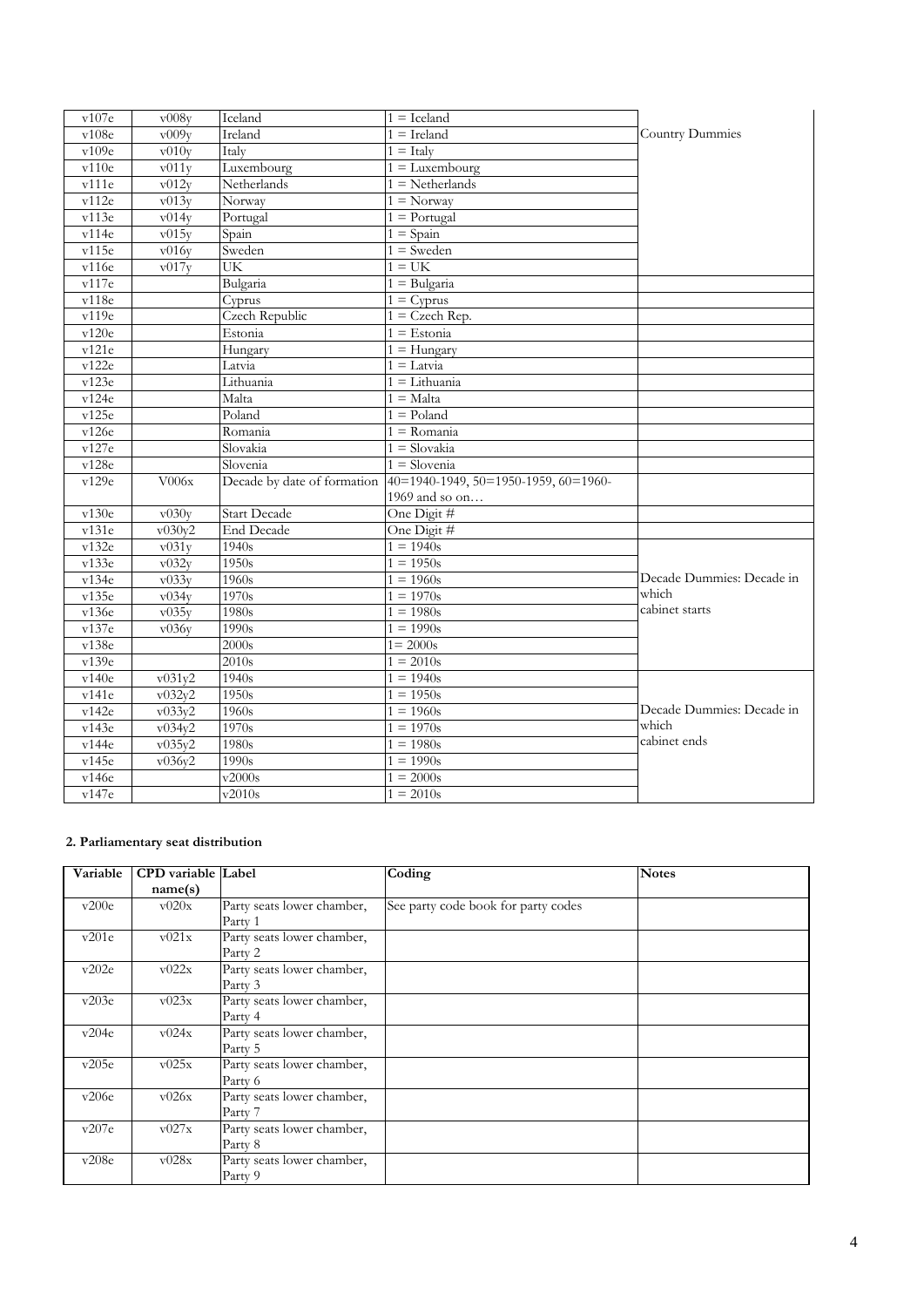| v209e | v029x       | Party seats lower chamber,<br>Party 10 |  |
|-------|-------------|----------------------------------------|--|
| v210e | v030x       | Party seats lower chamber,             |  |
|       |             | Party 11                               |  |
| v211e | v031x       | Party seats lower chamber,<br>Party 12 |  |
| v212e | v032x       | Party seats lower chamber,             |  |
|       |             | Party 13                               |  |
| v213e | v033x       | Party seats lower chamber,<br>Party 14 |  |
| v214e | v034x       | Party seats lower chamber,             |  |
|       |             | Party 15                               |  |
| v215e | v035x       | Party seats lower chamber,<br>Party 16 |  |
| v216e | v036x       | Party seats lower chamber,<br>Party 17 |  |
| v217e | v037x       | Party seats lower chamber,<br>Party 18 |  |
| v218e | v038x       | Party seats lower chamber,             |  |
|       |             | Party 19                               |  |
| v219e | v039x       | Party seats lower chamber,<br>Party 20 |  |
| v220e | v040x       | Party seats lower chamber,<br>Party 21 |  |
| v221e | v041x       | Party seats lower chamber,             |  |
| v222e | v042x       | Party 22<br>Party seats lower chamber, |  |
|       |             | Party 23                               |  |
| v223e | v043x       | Party seats lower chamber,<br>Party 24 |  |
| v224e | v044x       | Party seats lower chamber,             |  |
| v225e |             | Party 25<br>Party seats lower chamber, |  |
|       |             | Party 26                               |  |
| v226e |             | Party seats lower chamber,<br>Party 27 |  |
| v227e |             | Party seats lower chamber,<br>Party 28 |  |
| v228e |             | Party seats lower chamber,<br>Party 29 |  |
| v229e |             | Party seats lower chamber,<br>Party 30 |  |
| v230e |             | Party seats lower chamber,             |  |
| v231e |             | Party 31<br>Party seats lower chamber, |  |
|       |             | Party 32                               |  |
|       |             |                                        |  |
| v250e | v053x       | Party seats upper chamber,<br>party 1  |  |
| v251e | v054x       | Party seats upper chamber,<br>party 2  |  |
| v252e | v055x       | Party seats upper chamber,             |  |
| v253e | v056x       | party 3<br>Party seats upper chamber,  |  |
| v254e | v057x       | party 4<br>Party seats upper chamber,  |  |
|       |             | party 5                                |  |
| v255e | v058x       | Party seats upper chamber,<br>party 6  |  |
| v256e | v059x       | Party seats upper chamber,<br>party 7  |  |
| v257e | v060x       | Party seats upper chamber,<br>party 8  |  |
| v258e | v061x       | Party seats upper chamber,<br>party 9  |  |
| v259e | $\rm v062x$ | Party seats upper chamber,             |  |
| v260e | $\rm v063x$ | party 10<br>Party seats upper chamber, |  |
|       |             |                                        |  |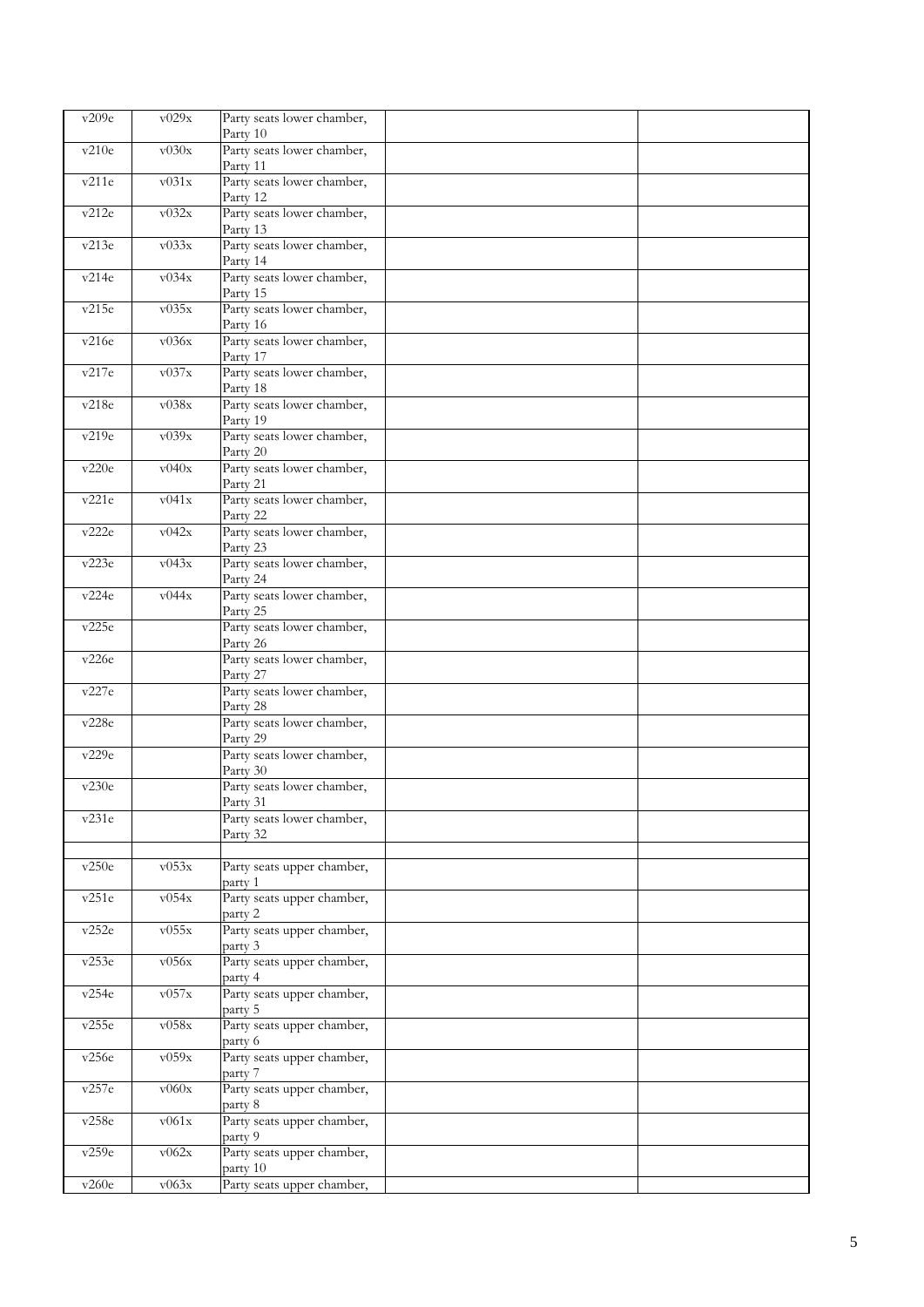|       |       | party 11                               |  |
|-------|-------|----------------------------------------|--|
| v261e | v064x | Party seats upper chamber,<br>party 12 |  |
| v262e | v065x | Party seats upper chamber,<br>party 13 |  |
| v263e | v066x | Party seats upper chamber,<br>party 14 |  |
| v264e | v067x | Party seats upper chamber,<br>party 15 |  |
| v265e | v068x | Party seats upper chamber,<br>party 16 |  |
| v266e | v069x | Party seats upper chamber,<br>party 17 |  |
| v267e | v070x | Party seats upper chamber,<br>party 18 |  |
| v268e | v071x | Party seats upper chamber,<br>party 19 |  |
| v269e | v072x | Party seats upper chamber,<br>party 20 |  |
| v270e | v073x | Party seats upper chamber,<br>party 21 |  |
| v271e | v074x | Party seats upper chamber,<br>party 22 |  |
| v272e | v075x | Party seats upper chamber,<br>party 23 |  |
| v273e | v076x | Party seats upper chamber,<br>party 24 |  |
| v274e | v077x | Party seats upper chamber,<br>party 25 |  |

### **3. Structural Attributes**

| Variable | <b>CPD</b> variable | Label                          | Coding                                         | <b>Notes</b>                   |
|----------|---------------------|--------------------------------|------------------------------------------------|--------------------------------|
|          | name(s)             |                                |                                                |                                |
| v300e    | v017x               | Does the cabinet represent     | $0=N_0$ , $1=Y$ es (= A new government is only |                                |
|          |                     | the start of a new             | recorded at a change in party composition or   |                                |
|          |                     | government                     | a new election), 3=non-partisan cabinet        |                                |
| v301e    | v019x               | Proximity to election,         | F=Cabinet immediately following an election.   |                                |
|          |                     | popularly elected /lower       | E=Cabinet ended by an election.                |                                |
|          |                     | chamber                        | FE=Cabinet immediately following an            |                                |
|          |                     |                                | election and ended by the next election,       |                                |
|          |                     |                                | N=neither immediately following or ended       |                                |
|          |                     |                                | by an election                                 |                                |
| v302e    | v052x               | Proximity to election, upper   | F=Cabinet immediately following an election.   |                                |
|          |                     | chamber, cabinet               | E=Cabinet ended by an election.                |                                |
|          |                     |                                | FE=Cabinet immediately following an            |                                |
|          |                     |                                | election and ended by the next election,       |                                |
|          |                     |                                | N=neither immediately following or ended       |                                |
|          |                     |                                | by an election                                 |                                |
| v303e    | v040y, folelec      | Post Election Cabinet          | $1 = Yes, 0 = No$                              |                                |
| v304e    | v041y, v007x        | Max Possible Cab Duration      | $\overline{\#}$ (unit = days)                  |                                |
| v305e    |                     | Max Possible Cab Duration      | $\#$ (unit = days)                             | Coded in-house 2012, re-       |
|          |                     |                                |                                                | calculated for all cabinets    |
| v306e    | v042y, v083x        | Absolute No. Parl Parties      | # (unit = parties)                             | Updates from 1999-2010 based   |
|          |                     |                                |                                                | on parties with recorded seats |
| v307e    |                     | Absolute No. Parl Parties      |                                                |                                |
|          |                     | according to recorded seat     |                                                |                                |
|          |                     | distribution                   |                                                |                                |
| v308e    |                     | Absolute No. Parl Parties      |                                                |                                |
|          |                     | according to recorded seat     |                                                |                                |
|          |                     | distribution $+1$ if there are |                                                |                                |
|          |                     | others recorded)               |                                                |                                |
| v309e    | v043y, v049x        | Effective No. Parl Parties,    | # (unit = parties)                             |                                |
|          |                     | lower chamber                  |                                                |                                |
| v310e    |                     | Bargaining power               | $#$ (unit= Frag Index)                         | Coded in-house 2012, re-       |
|          |                     | fragmentation                  |                                                | calculated for all cabinets    |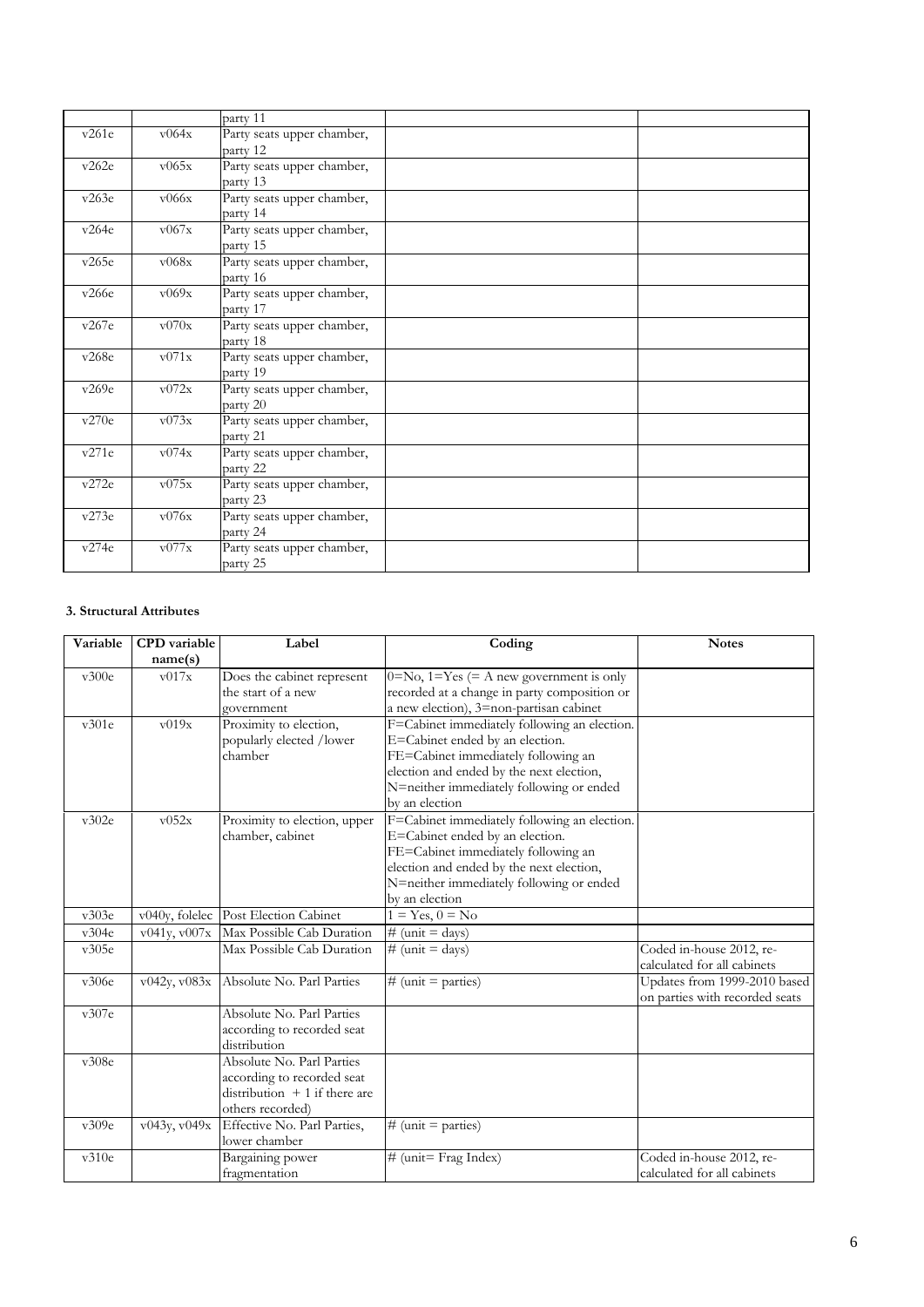| v311e     | v080x                        | Effective no of parliamentary                                 |                                                           |                                |
|-----------|------------------------------|---------------------------------------------------------------|-----------------------------------------------------------|--------------------------------|
|           |                              | parties, upper chamber                                        |                                                           |                                |
| v312e     | v045y, lppern                | Largest Party Seat Share                                      | $\#$ (range 0 to 1)                                       |                                |
| v313e     | v046y bpmax                  | Bargaining Power of Largest                                   | $#$ (unit = Banzhaf Index)                                | Coded in-house 2012, re-       |
|           |                              | Party                                                         |                                                           | calculated for all cabinets    |
| v314e     |                              | v047y, minosit Minority Situation in                          | $1 =$ Minority Situation                                  | No single party holds 50% plus |
|           |                              | Parliament                                                    |                                                           | one seat or more of            |
|           |                              |                                                               |                                                           | parliamentary seats            |
|           |                              |                                                               |                                                           |                                |
| v315e     | v048y, v012x                 | Non-partisan cabinet                                          | $1 = Yes, 0 = No$                                         |                                |
| v316e     | v049v, v014x                 | <b>Coalition Cabinet</b>                                      | $1 = Yes, 0 = No$                                         |                                |
| v317e     | v047x                        | Cabinet strength, lower                                       | Seats                                                     |                                |
|           |                              | chamber                                                       |                                                           |                                |
| v318e     | v050y, v048x                 | Cabinet Seat Share                                            | # (unit = $\%$ points)                                    |                                |
| v319e     | v079x                        | Cabinet strength, upper                                       | Seats                                                     |                                |
|           |                              | chamber                                                       |                                                           |                                |
| v320e     | v051y, v013x                 | Number of Cabinet Parties                                     | # (unit = parties)                                        |                                |
| v321e     | $v051v2$ ,                   | Change in Cabinet Parties                                     | $1 = \text{Inc}$ , $0 = \text{No Ch}$ , $-1 = \text{Dec}$ |                                |
|           | $v051$ ychsimp               |                                                               |                                                           |                                |
| v322e     | $v052y$ ,                    | Max Bargaining Power Pty in $1 = Yes$ , $0 = No$              |                                                           |                                |
|           | bpmaxcab                     | Cab                                                           |                                                           |                                |
| v323e     | v053y, majone                | Single Party Majority Cabinet $1 = Yes, 0 = No$               |                                                           |                                |
| v324e     |                              | v054y, minone Single Party Minority Cabinet $1 = Yes, 0 = No$ |                                                           |                                |
| v325e     |                              | v055y, minmul Minority Coalition                              | $1 = Yes, 0 = No$                                         |                                |
| v326e     | $\overline{v056y}$ , $v015x$ | Majority Cabinet                                              | $1 = Yes, 0 = No$                                         |                                |
| v326e_add |                              | Majority Coalition                                            | $1 = Yes, 0 = No$                                         |                                |
| v327e     | $v057y$ , mwc                | Minimal Winning Coalition                                     | $1 = Yes, 0 = No$                                         |                                |
| v328e     | v058y, surplus,              | Surplus Majority Cabinet                                      | $1 = Yes, 0 = No$                                         |                                |
|           | v016x                        |                                                               |                                                           |                                |
| v329e     | v058y2,                      | Government Type                                               | $1 =$ Minority, $2 =$ MWC, $3 =$ Surplus                  |                                |
|           | govtype                      |                                                               |                                                           |                                |
| v330e     | v060y, v217x                 | Number of Cabinet                                             | # (unit = people)                                         |                                |
|           |                              | Members (ministers)                                           |                                                           |                                |
| v331e     | v060y2,                      | Change in Number of                                           | $1 =$ Inc, $0 =$ No Ch, $-1 =$ Dec                        |                                |
|           | v060ychsimp                  | Cabinet Members (ministers)                                   |                                                           |                                |

# **4. Preferences**

| Variable | <b>CPD</b> variable Label |                                                                              | Coding               | <b>Notes</b>                                                                                                                                                                             |
|----------|---------------------------|------------------------------------------------------------------------------|----------------------|------------------------------------------------------------------------------------------------------------------------------------------------------------------------------------------|
|          | name(s)                   |                                                                              |                      |                                                                                                                                                                                          |
| v400e    | v045x                     | Party of the median<br>legislator, first dimension,<br>lower chamber         | Party label          | Taxes vs. spending                                                                                                                                                                       |
| v401e    |                           | Salience of first dimension,<br>lower chamber                                |                      | Taxes vs. spending<br>Importance/weight of first<br>dimension to parties                                                                                                                 |
| v402e    | v050x                     | Party of the median<br>legislator, second policy<br>dimension, lower chamber | Party label          |                                                                                                                                                                                          |
| v403e    |                           | Salience of second<br>dimension, lower chamber                               |                      | Importance/weight of second<br>dimension to parties                                                                                                                                      |
| v404e    | v081x                     | Party of the median<br>legislator, first policy<br>dimension, upper chamber  | Party label          |                                                                                                                                                                                          |
| v405e    | v082x                     | Party of the median<br>legislator, second policy<br>dimension, upper chamber | Party label          |                                                                                                                                                                                          |
| v406e    |                           | Parliamentary Preference<br>Range                                            |                      | Party manifesto data. Coded<br>in-house 2012, re-calculated for<br>all cabinets                                                                                                          |
| v407e    |                           | Polarization (BP Weighted)                                                   | # (manifesto points) | Party manifesto data. Coded<br>in-house 2012, re-calculated for<br>all cabinets: Polarization is<br>based on the equation<br>presented in Bergman et al.<br>(2008), p. 112, v082y where: |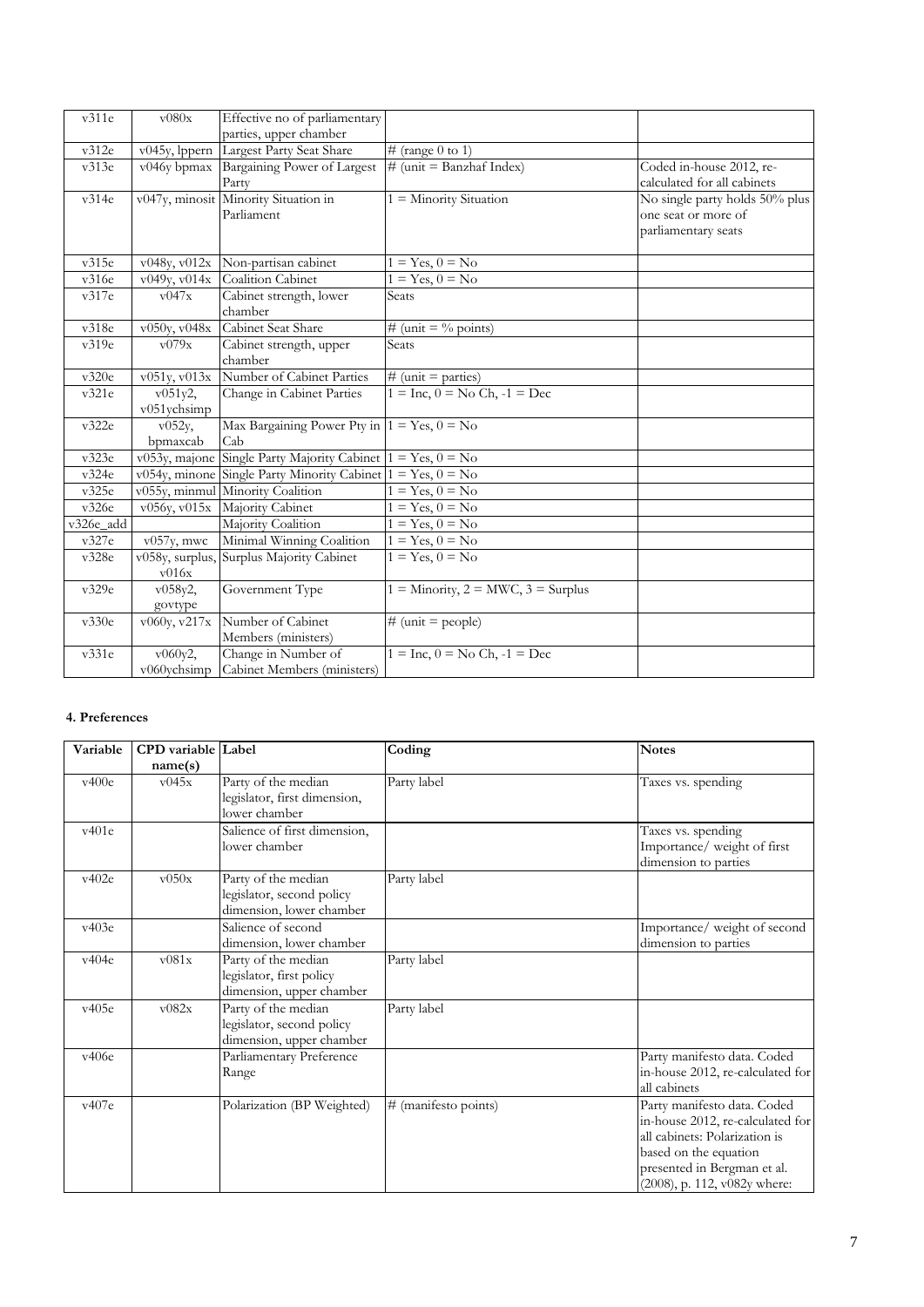|       |                         |                                                          |                            | b is for bargaining power of<br>party i, x is the left-right<br>position of party i, and x bar is<br>the weighted average left-right<br>positions of all parties.*                               |
|-------|-------------------------|----------------------------------------------------------|----------------------------|--------------------------------------------------------------------------------------------------------------------------------------------------------------------------------------------------|
| v408e | v085y,<br>medparbp      | Median Party Bargaining<br>Power                         | $#$ (unit = Banzhaf Index) |                                                                                                                                                                                                  |
| v409e |                         | Largest Party Distance to<br>Median                      | # (manifesto points)       | Party manifesto data. Coded<br>in-house 2012, re-calculated for<br>all cabinets                                                                                                                  |
| v410e |                         | Cabinet Preference Range                                 | # (manifesto points)       | Party manifesto data. Coded<br>in-house 2012, re-calculated for<br>all cabinets                                                                                                                  |
| v411e | v089y,<br>medleg1       | Median Party (1st Dim) in<br>Cab                         | $1 = Yes, 0 = No$          |                                                                                                                                                                                                  |
| v412e | $v090y$ ,<br>newmedleg2 | Median Party (2 <sup>nd</sup> Dim) in<br>Cab             | $1 = Yes, 0 = No$          | Up to 1999 Experts coded<br>Denmark, France, and Greece<br>as having one dim. For these<br>countries, this variable is coded<br>with the 2 <sup>nd</sup> dim equaling the<br>1st dim up to 1999. |
| v413e |                         | v091y, connect Connected Cab                             | $1 = Yes, 0 = No$          | Single-party cabinets, as well as<br>connected coalitions, are coded<br>as connected. Non-partisan<br>cabinets are coded as Non-<br>applicable (=88888).                                         |
| v414e | $v091y2$ , mcwc         | Minimal Winning Connected $1 = Yes, 0 = No$<br>Coalition |                            |                                                                                                                                                                                                  |
| v415e | v092y,<br>ceconmaj      | Conservative Cab                                         | $1 = Yes, 0 = No$          | Coded 1 if cabinet majority is<br>from conservative bloc, i.e.<br>liberal and conservative parties                                                                                               |
| v416e | v093y,<br>cesocmaj      | Socialist Cab                                            | $1 = Yes, 0 = No$          | Coded 1 if cabinet majority is<br>from socialist bloc, i.e. socialist,<br>left socialist and communist<br>parties.                                                                               |

\* Bergman, Torbjörn et al. (2008) "The Empirical Study of Cabinet Governance" in Strøm, Kaare, Wolfgang C. Müller, and Torbjörn Bergman *Cabinets and Coalition Bargaining: The Democratic Life Cycle in Western Europe*, Oxford: Oxford University Press.

### **5. Institutions**

| Variable | <b>CPD</b> variable             | Label                                     | Coding            | <b>Notes</b>                                                                                                                             |
|----------|---------------------------------|-------------------------------------------|-------------------|------------------------------------------------------------------------------------------------------------------------------------------|
| v500e    | name(s)<br>$v121y$ ,<br>V228zi5 | Lower Chamber Only<br>Decides Legislation | $1 = Yes, 0 = No$ | $0 =$ Belgium, Denmark,<br>Finland, Italy, Netherlands,<br>Spain, Sweden (-1970)                                                         |
| v501e    | v122y,<br>ddconsref4            | Supermajority for Const<br>Amend          | $1 = Yes, 0 = No$ | $0 =$ Denmark, France,<br>Iceland, Ireland, Italy, Spain<br>(-1978), Sweden, UK.<br>Assumed constant after<br>1999.                      |
| v502e    | v123y,<br>strong2nd             | Strong Second Chamber                     | $1 = Yes, 0 = No$ | $1 =$ Belgium $(-95)$ , Italy<br>(1948-), Sweden (-70).                                                                                  |
| v503e    | $v124y$ ,<br>weak2nd            | Weak Second Chamber                       | $1 = Yes, 0 = No$ | $1 =$ Austria, Belgium (95–),<br>France, Germany, Ireland,<br>Netherlands, Spain (-1978),<br>UK. Assumed constant after<br>1999.         |
| v504e    | V124y2,<br>bicameral            | Bicameralism                              | $1 = Yes, 0 = No$ | $1 =$ Austria, Belgium,<br>Denmark (-70), France,<br>Germany, Ireland, Italy<br>(1948-), Netherlands, Spain<br>(1978-), Sweden (-70), UK |
| v505e    | v126y, invest                   | Positive Parliamentarism                  | $1 = Yes, 0 = No$ | $1 =$ Belgium, Germany,<br>Greece, Ireland (1945-),<br>Italy (1948-), Luxembourg,<br>Spain (1978-), Finland                              |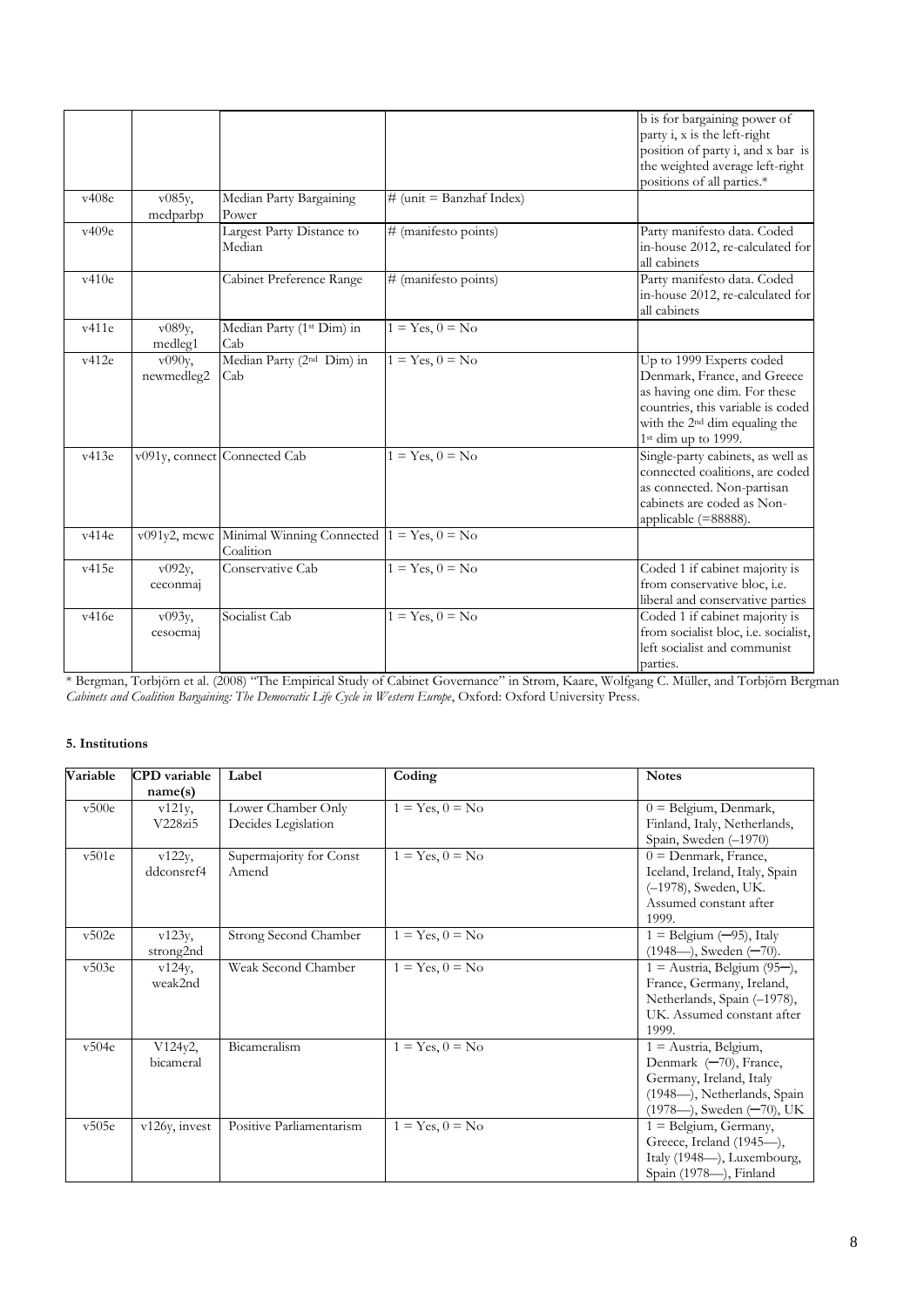|       |                       |                                |                   | $(2000 - )$                                                                                                                                                                                                                                                                                                                                                                                                                                                                                                                                                                                                                                                                                                                                                                                             |
|-------|-----------------------|--------------------------------|-------------------|---------------------------------------------------------------------------------------------------------------------------------------------------------------------------------------------------------------------------------------------------------------------------------------------------------------------------------------------------------------------------------------------------------------------------------------------------------------------------------------------------------------------------------------------------------------------------------------------------------------------------------------------------------------------------------------------------------------------------------------------------------------------------------------------------------|
| v506e | v127y,<br>screen      | Ex Ante Gvt Program<br>Screen  | $1 = Yes, 0 = No$ | $1 =$ Belgium, Greece,<br>Luxembourg, Portugal,<br>Spain. Assumed constant                                                                                                                                                                                                                                                                                                                                                                                                                                                                                                                                                                                                                                                                                                                              |
| v507e | v128y,<br>noconf      | Abs Majority No-<br>confidence | $1 = Yes, 0 = No$ | after 1999.<br>$1 =$ Belgium (95–) France,<br>Germany, Greece, Iceland<br>(1945-), Portugal, Spain<br>(1978-), Sweden (71-).<br>Assumed constant after<br>1999.                                                                                                                                                                                                                                                                                                                                                                                                                                                                                                                                                                                                                                         |
| v508e | v129y,<br>construct   | Constructive No-<br>Confidence | $1 = Yes, 0 = No$ | $1 =$ Germany, Spain,<br>Belgium (1995-)                                                                                                                                                                                                                                                                                                                                                                                                                                                                                                                                                                                                                                                                                                                                                                |
| v509e | v130y,<br>cabunan     | Cabinet Rule: Unanimity        | $1 = Yes, 0 = No$ | $1 =$ Austria, Italy (1948--),<br>Portugal                                                                                                                                                                                                                                                                                                                                                                                                                                                                                                                                                                                                                                                                                                                                                              |
| v510e | v131y,<br>cabconsPM   | Cabinet Rule: PM<br>Consensus  | $1 = Yes, 0 = No$ | $1 =$ Belgium, Denmark,<br>Spain (1978-), Sweden,<br>UK. Assumed constant after<br>1999.                                                                                                                                                                                                                                                                                                                                                                                                                                                                                                                                                                                                                                                                                                                |
| v511e | v132y,<br>$v227z$ is4 | Cabinet Co-decides Leg         | $1 = Yes, 0 = No$ | $1 =$ Denmark, Netherlands,<br>Sweden (-70)                                                                                                                                                                                                                                                                                                                                                                                                                                                                                                                                                                                                                                                                                                                                                             |
| v512e | v133y,<br>pmpow       | PM Cabinet Powers              | Range: 1 to 7     | One point each of 7 PM<br>Cabinet Powers. For<br>definition se variable 513e<br>but note one difference:<br>Bergman et al (2003: 183-<br>194)* used a somewhat<br>different definition of Prime<br>Minister cabinet powers that<br>substituted Cabinet decision<br>rule for whether an<br>administrative structure<br>exists under the Prime<br>Minister's control, i.e.<br>whether the job of the PM<br>includes command of<br>resources that provide<br>him/her with independent<br>information/expertise on<br>what goes on in the<br>individual ministries.                                                                                                                                                                                                                                         |
| v513e |                       | PM Cabinet Powers (b)          | Range: 1 to 7     | One point for each existing<br>PM power. Variable consists<br>of: the existence of an actual<br>decision rule for cabinet<br>decision-making (one point<br>if the PM sums up the<br>cabinet discussion or if<br>majority voting applies, and<br>zero if cabinet decisions are<br>made unanimously) (i); the<br>PM has the right to appoint<br>(ii) and dismiss (iii) ministers;<br>ministers can only be<br>removed by parliament if<br>parliament dismisses the<br>PM/full cabinet (iv); Prime<br>minister has the right to<br>decide ministry jurisdiction<br>(v); Prime minister has<br>steering or co-coordinating<br>rights vis-à-vis ministers (vi);<br>and Prime minister has<br>control over cabinet agenda<br>(vii). (See these variables in<br>Bergman et al 2003: 183-<br>$194$ <sup>*</sup> |
| v514e |                       | PM Cabinet Powers (3)          | Range: 1 to 3     | One point for each existing                                                                                                                                                                                                                                                                                                                                                                                                                                                                                                                                                                                                                                                                                                                                                                             |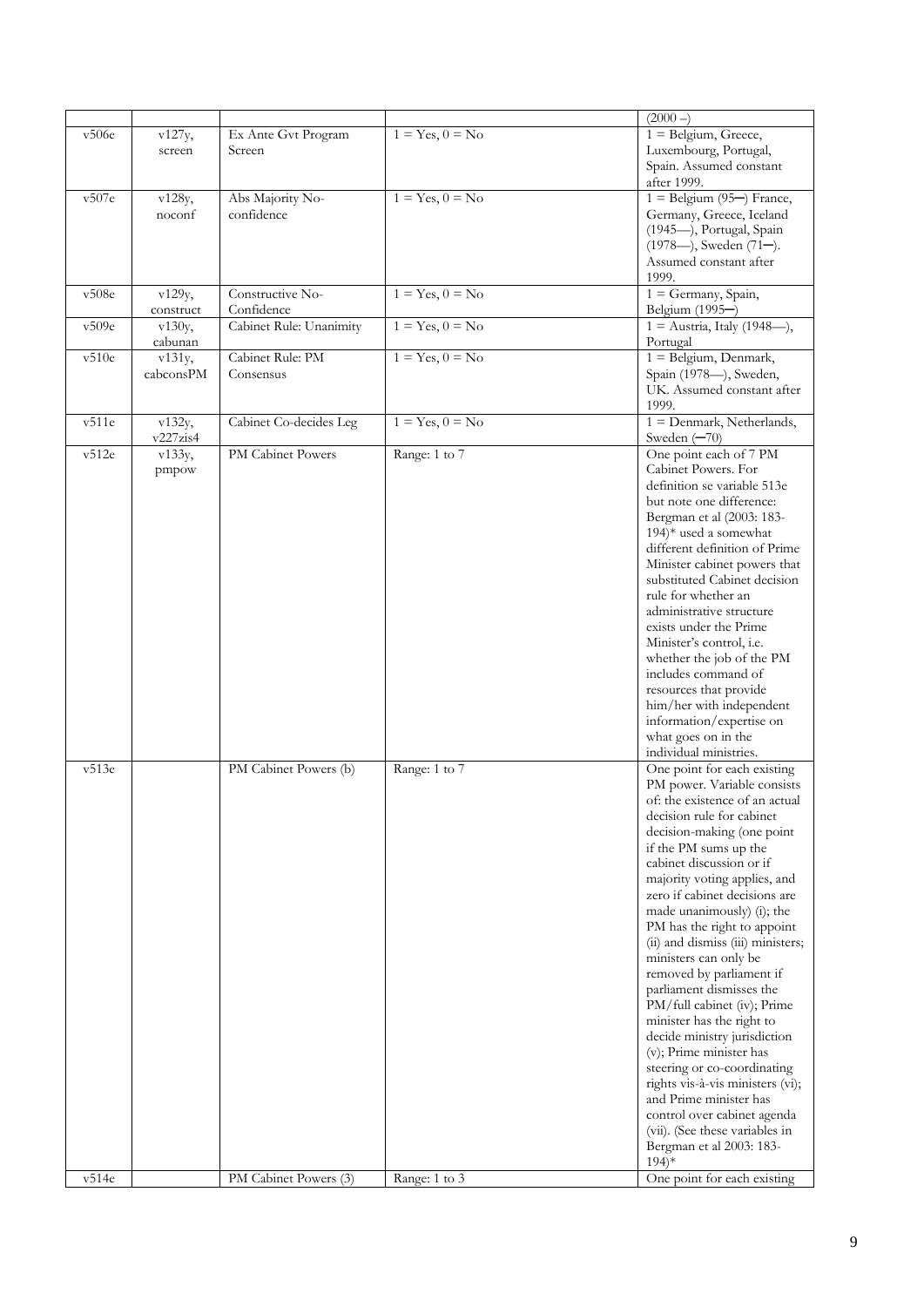|       |                 |                              |                   | Prime minister power.<br>Consists of right to appoint |
|-------|-----------------|------------------------------|-------------------|-------------------------------------------------------|
|       |                 |                              |                   | (i) and dismiss (ii) ministers,                       |
|       |                 |                              |                   | and ministers being                                   |
|       |                 |                              |                   | parliamentary accountable                             |
|       |                 |                              |                   | through the PM only (iii).                            |
| v515e | $v134y$ ,       | <b>PM Dissolution Powers</b> | $1 = Yes, 0 = No$ | $1 =$ Belgium, Denmark,                               |
|       | pmdiss          |                              |                   | Luxembourg, Spain (1978-                              |
|       |                 |                              |                   | ), Sweden 1971-1974, UK.                              |
|       |                 |                              |                   | Assumed constant after                                |
|       |                 |                              |                   | 1999.                                                 |
| v516e | $v135y$ ,       | PM Cab Appt Power            | $1 = Yes, 0 = No$ | $0 =$ Belgium, Finland $($ –                          |
|       | pmappdism       |                              |                   | 2000), Netherlands, Spain (-                          |
|       |                 |                              |                   | 1977                                                  |
| v517e | $v136y$ ,       | HoS Discretionary Cab        | $1 = Yes, 0 = No$ | $1 =$ Finland ( $-2000$ ), France,                    |
|       | $v138z$ is2     | Appt Role                    |                   | Spain (-1977)                                         |
| v518e | $v137y$ , semip | Semi-Presidentialism         | $1 = Yes, 0 = No$ | $1 =$ Finland ( $-2000$ ), France,                    |
|       |                 |                              |                   | Greece (-1985), Portugal                              |
|       |                 |                              |                   | (–82)                                                 |
| v519e | $V139y$ ,       | Size of Lower Chamber        | $#$ of Seats      |                                                       |
|       | V046x           |                              |                   |                                                       |
| v520e | v078x           | Size of upper chamber        | $#$ of Seats      |                                                       |

\* Bergman, Torbjörn, Wolfgang C. Müller, Kaare Strøm, and Magnus Blomgren (2003). "Democratic delegation and accountability: cross-national patterns", in Strøm, Kaare, Wolfgang C. Müller, and Torbjörn Bergman, *Delegation and accountability in parliamentary democracies*, Oxford: Oxford University Press.

#### **6. Bargaining environment**

| Variable | <b>CPD</b> variable | Label                  | Coding                    | <b>Notes</b>                |
|----------|---------------------|------------------------|---------------------------|-----------------------------|
|          | name(s)             |                        |                           |                             |
| v600e    | v167y, v095x        | Cabinet bargaining     | # (days)                  |                             |
|          |                     | duration               |                           |                             |
| v601e    | $\rm v010x$         | Relative duration 100% | $0=N0, 1=Yes$             |                             |
| v602e    | v179y, v009x        | Relative Cab Duration  | $\frac{0}{0}$             |                             |
| v603e    |                     | Relative Cab Duration  |                           | Coded in-house 2012, re-    |
|          |                     |                        |                           | calculated for all cabinets |
| v604e    | $v179y2$ ,          | Absolute Cab Duration  | # (Unit = $\text{Days}$ ) |                             |
|          | v008x               |                        |                           |                             |
| v605e    |                     | Absolute Cab Duration  |                           | Coded in-house 2012, re-    |
|          |                     |                        |                           | calculated for all cabinets |

## **7. Critical Events**

| Variable | <b>CPD</b> variable | Name                                    | Coding         | <b>Notes</b>                                                                                                                                                                                                                                                                                                                                                                |
|----------|---------------------|-----------------------------------------|----------------|-----------------------------------------------------------------------------------------------------------------------------------------------------------------------------------------------------------------------------------------------------------------------------------------------------------------------------------------------------------------------------|
|          | name(s)             |                                         |                |                                                                                                                                                                                                                                                                                                                                                                             |
| v700e    |                     | Total cabinet electoral<br>volatility   | # $(^{0}_{0})$ | For each cabinet party, the<br>vote support (%) received at<br>the relevant parliamentary<br>election is subtracted from the<br>vote support $(\%)$ that the same<br>party received at the<br>immediately preceding election;<br>the absolute value of these<br>scores are summarized for all<br>cabinet parties. Coded in-house<br>2012, re-calculated for all<br>cabinets |
| v701e    |                     | Average cabinet electoral<br>volatility | # $(^{0}_{0})$ | For each cabinet party, the<br>vote support $(\%)$ received at<br>the relevant parliamentary<br>election is subtracted from the<br>vote support $(\%)$ that the same<br>party received at the<br>immediately preceding election;<br>the absolute value of these<br>scores are summarized for all                                                                            |